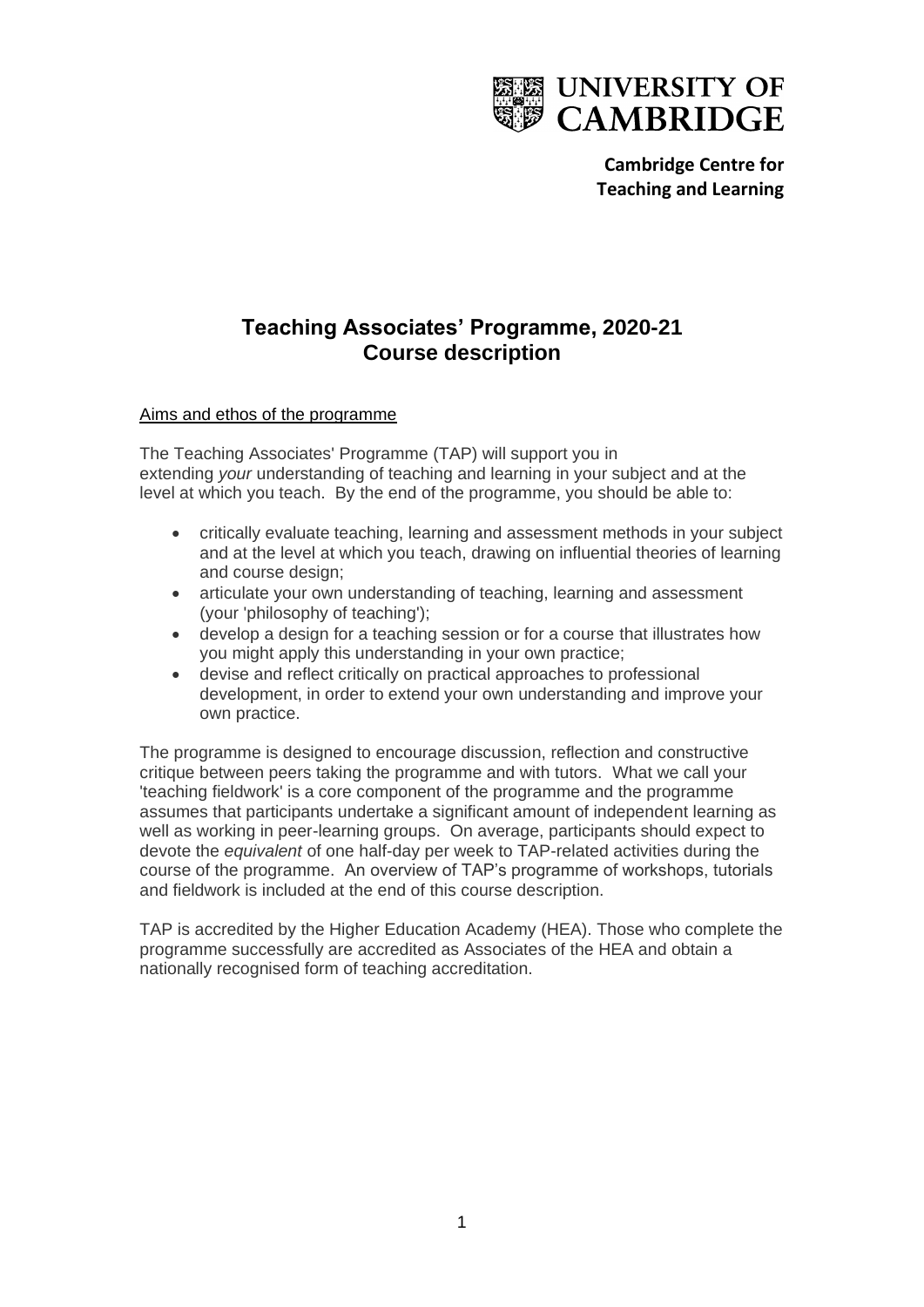# Course Syllabus

# **Module 1: Teaching and learning at University –**

# **Developing your understanding and practice**

This module introduces the aims and methods of the Teaching Associates' Programme; selected influential theories and models of adult learning; the aims and basic structure of critical reflective practice. We introduce TAP's two 'fieldwork' components: peer observation of teaching, and investigating an aspect of teaching and learning.

You will prepare for the module's three-hour workshop through

- a small number of reading assignments;
- an exercise in critical reflection.

During the module you will arrange teaching observations with TAP peers and with your tutor, begin to plan your own investigation into an aspect of teaching and learning; and develop your understanding and critical reflections on your practice during your 1.5-hour tutorial and reflective writing assignment.

By the end of this module you will

- be able to explain selected influential theories and models of adult learning to a lay person;
- have begun to translate the aims and basic structure of critical reflective practice into your own plan for your development during the programme;
- have made a start on both 'fieldwork' exercises: peer observation of teaching; investigating an aspect of teaching and learning.

#### Module 1 reading and resource list

TAP: Introduction to critical reflective practice and personal philosophies of teaching and learning

Angelo, T.A. and P.K. Cross. 1993. *Classroom assessment techniques* (2nd ed.). San Francisco: Jossey-Bass. [excerpts provided]

Morss, K. and R. Murray. 2005. Teaching at university: A guide for postgraduates and researchers. London: Sage Publications. [excerpt provided]

## **Module 2: Developing your teaching philosophy**

This module supports you in starting to articulate your personal philosophy of teaching and learning. You will continue with your independent studies and will also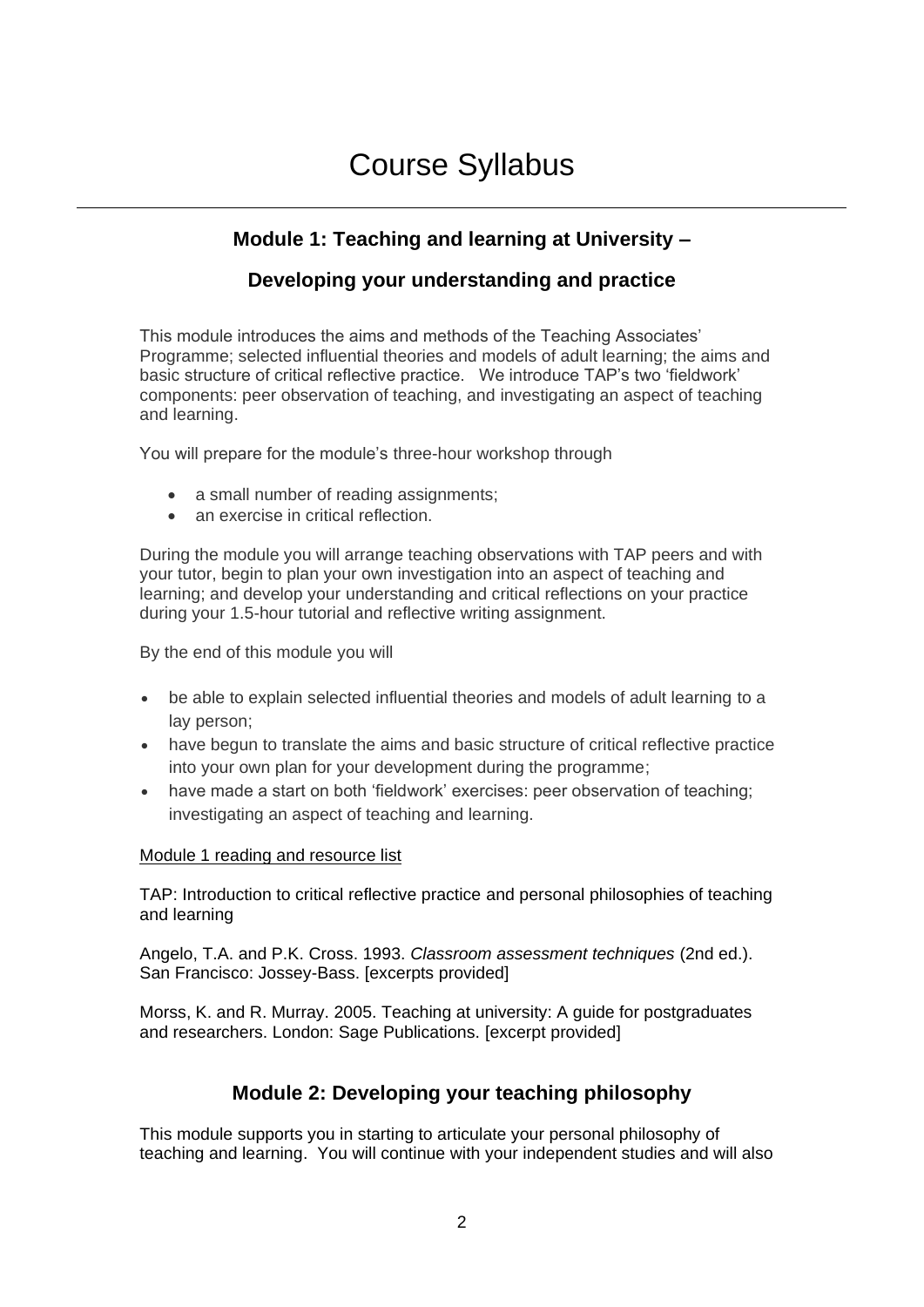work collaboratively with a small number of TAP peers. You will also explore approaches to lecturing and participate in a small-group practical lecturing workshop.

You will prepare for the module's two three-hour workshops through

- a small number of reading assignments:
- preparing a draft of your personal philosophy of teaching and learning;
- preparing constructive critical feedback on draft teaching philosophies of a small number of TAP peers;
- preparing a 10-minute excerpt from a lecture.

Your tutorial for this module is with your tutor group. You will prepare short individual and collaborative assignments in advance. During the tutorial we will review how and why participants thinking and practice is changing during the programme and identify questions and challenges for the second half of the programme.

By the end of this module, you will

- be able to articulate how you are developing your personal philosophy, drawing on your engagement with reading assignments and your teaching fieldwork exercises to date;
- assess the strengths and limitations of lecturing as a teaching format and constructively appraise your own approach to lecturing;
- begin to consider the interrelations between teaching, learning and assessment, as a precursor to developing your own 'course design' for your TAP portfolio.

#### Module 2 reading and resource list

Ambrose, S (ed). 2010. *How Learning Works: Seven research-based principles for smart teaching*. San Franciso: Jossey-Bass [excerpt provided]

Biggs,. J. and Tang, C. S. 2011. Teaching according to how students learn, in *Teaching for Quality Learning at University* (4<sup>th</sup> edn.). Maidenhead: MacGraw-Hill: Society for Research into Higher Education and Open University Press, pp. 16-33

Bligh, D. 2001. What's the use of lectures?  $(5<sup>th</sup>$  edn.) Exeter: Intellect. [excerpt] provided]

Brookfield, S D and Preskill, S. 2005. *Discussion as a Way of Teaching: Tools and techniques for democratic classrooms* (2nd edn). San Francisco: Jossey-Bass [excerpt provided]

Mills, D and Alexander, P. 2013. Small-group teaching: a toolkit for learning. Higher Education Academy

## **Module 3: Approaches to course design**

This module provides an introduction to an influential model of course design, 'constructive alignment', and an opportunity to explore how you might put your personal philosophy of teaching and learning into practice in the design of a teaching session or of a course. We also consider teaching in the wider context of career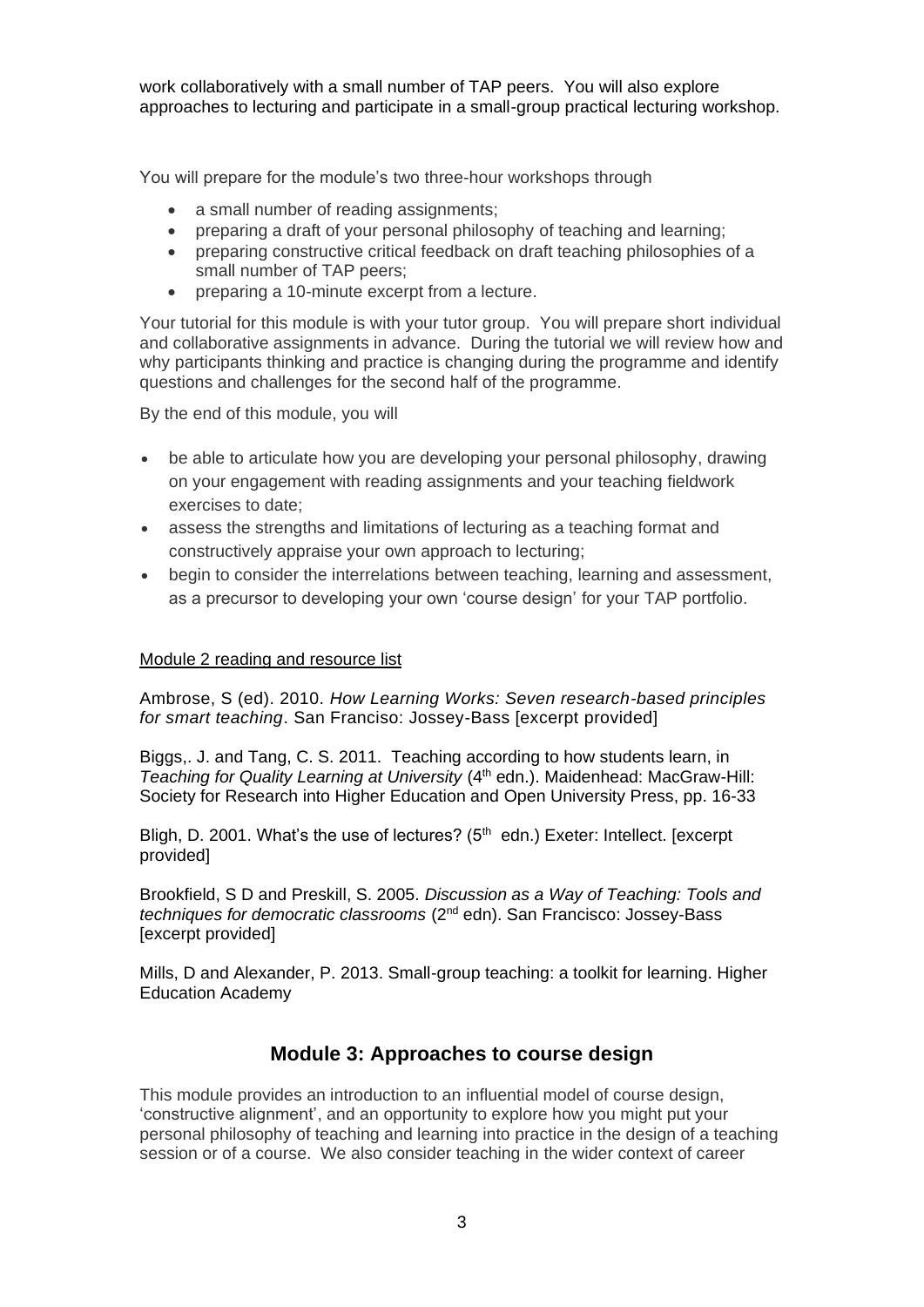development and review preparations for preparing the TAP portfolio and gaining accreditation.

You will prepare for the module's three-hour workshop through

- a small number of reading assignments:
- preparing a draft design of a teaching session or of a course;
- preparing constructive critical feedback on draft designs prepared by a small number of TAP peers.

By the end of this module, you will

- be able to describe the principles of 'constructive alignment' and explain how they apply to designing a teaching session and to designing a course;
- critically appraise your own draft design, drawing on your personal philosophy and higher education research and scholarship.

## Module 3 resource and reading list

TAP: Introduction to constructive alignment

Biggs,. J. and Tang, C. S. 2011. Teaching according to how students learn, in *Teaching for Quality Learning at University* (4th edn.). Maidenhead: MacGraw-Hill: Society for Research into Higher Education and Open University Press, pp. 16-33

Butcher, C. 2014. Describing what students should learn, in H Fry, S Ketteridge and S Marshall (eds). *A Handbook for Teaching and Learning in Higher Education Enhanging academic practice* (4<sup>th</sup> edn). London and New York: Routledge, pp. 80-93

Ramsden, P. (2003.) 'The goals and structure of a course', in *Learning to Teach in Higher Education*, (2nd edn). Abingdon: Routledge Farme, pp. 119-144.

Hussey, T and Smith, P. 2003. The Uses of Learning Outcomes. *Teaching in Higher Education*, 8:3, pp. 357-368

## **Feedback and assessment**

All participants engage in constructive formative self-assessment and peerassessment, as well as receiving formative feedback from tutors on written assignments, throughout the programme.

In order to complete the programme successfully, you will prepare and submit a portfolio (+ / - 4000 words) in which you communicate how you have developed your understanding and practice during the programme (your 'personal philosophy of teaching & learning') and develop a design for a course or a teaching session which shows how your personal philosophy can inform your practice, with reference to higher education research and scholarship and your own teaching fieldwork. Portfolios are assessed with reference to the following criteria:

In your account of your personal philosophy, you

- explain how you aim to contribute to your students' learning in the subject area and at the level of the academic programme
- show how your views on teaching and learning and / or your practices have changed during the year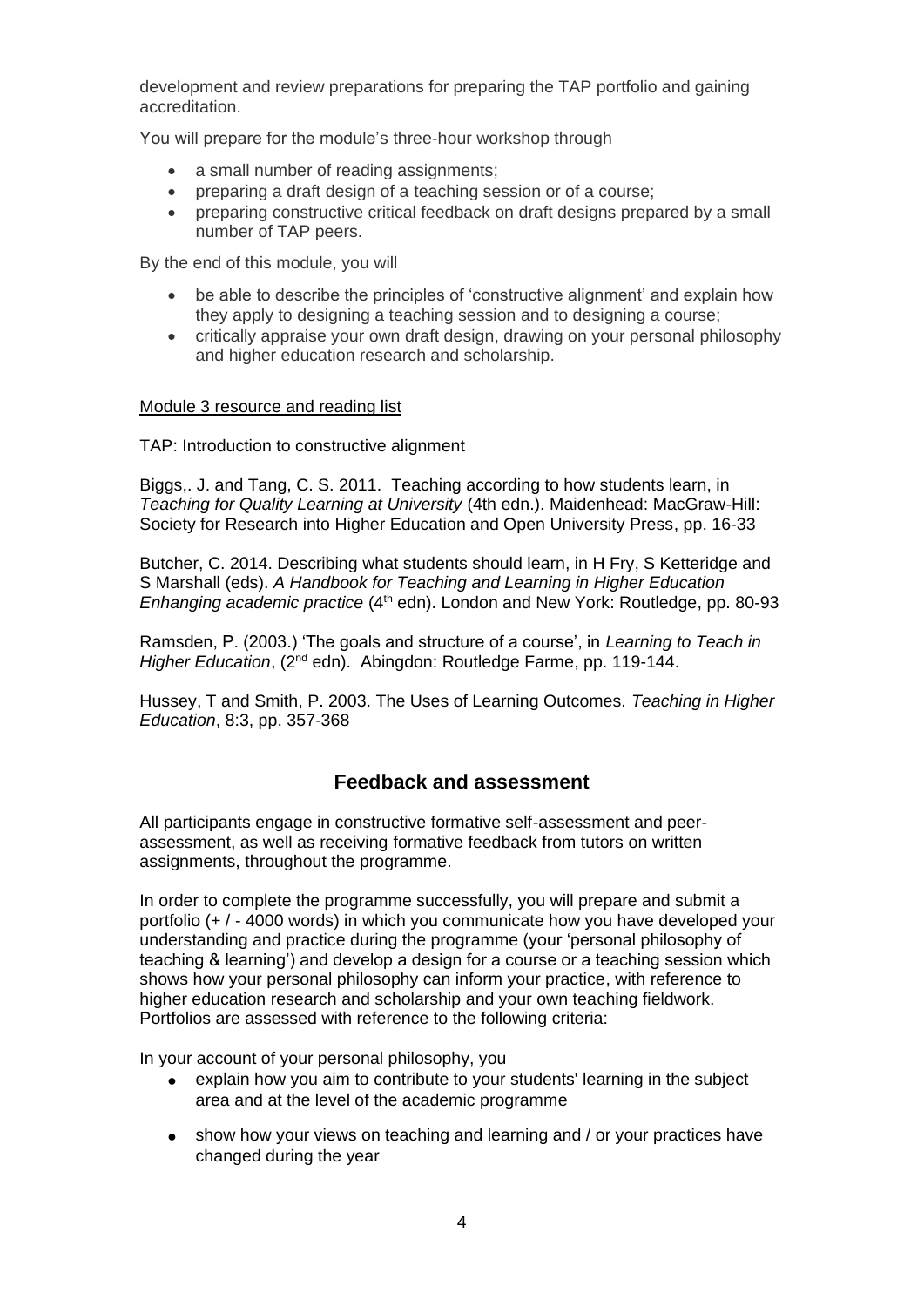identify one or more factors which have influenced you and indicate why these were important to you)

In your account of your teaching fieldwork, you reflect critically and constructively on your own practice, including:

- Identifying and questioning beliefs and / or assumptions about teaching and learning (your own and others')
- seeking additional sources of insight, for example students' or colleagues' perspectives
- showing the scholarly basis for your reflections, with appropriate reference to literature
- identifying changes arising from your critical reflections in how you think about teaching and learning and / or changes in your practice (K2

You develop a critical reflection on your design and planning includes

- showing how your design relates to your personal philosophy of teaching and learning
- a scholarly basis for your choices of teaching, learning & assessment methods, with appropriate reference to literature

All participants receive written feedback following summative assessment of the portfolios.

# **Bibliography**

### **General texts with no specific discipline focus**

Ambrose, S (ed). 2010. *How Learning Works: Seven research-based principles for smart teaching*. San Franciso: Jossey-Bass

Ashwin, P. (ed). 2015. *Reflective Teaching in Higher Education*. London: Bloomsbury

Bamber, V, Trowler, P, Saunders, M & Knight, P (eds). 2009. *Enhancing Learning and Teaching in Higher Education: Theory, Cases, Practices.* Open University Press/SRHE.

Biggs, J. and Tang, C. S. 2011. *Teaching for Quality Learning at University* (4<sup>th</sup>) edn.). Maidenhead: MacGraw-Hill: Society for Research into Higher Education and Open University Press

Bligh, D. 2001. *What's the use of lectures?* (5<sup>th</sup> edn.) Exeter: Intellect.

Entwistle, N. 2009. Teaching for Understanding at University: Deep approaches and distinctive ways of thinking. London: Routledge

Fry, H., S. Ketteridge and S. Marshall (eds). 2003. *A handbook for teaching and learning in higher education: Enhancing academic practice* (3rd edn.). London: Routledge.

Jaques, D and Salmon, G. 2007. *Learning in groups: A handbook for face-to-face*  and online environments (4<sup>th</sup> edn.). Oxon: Routledge.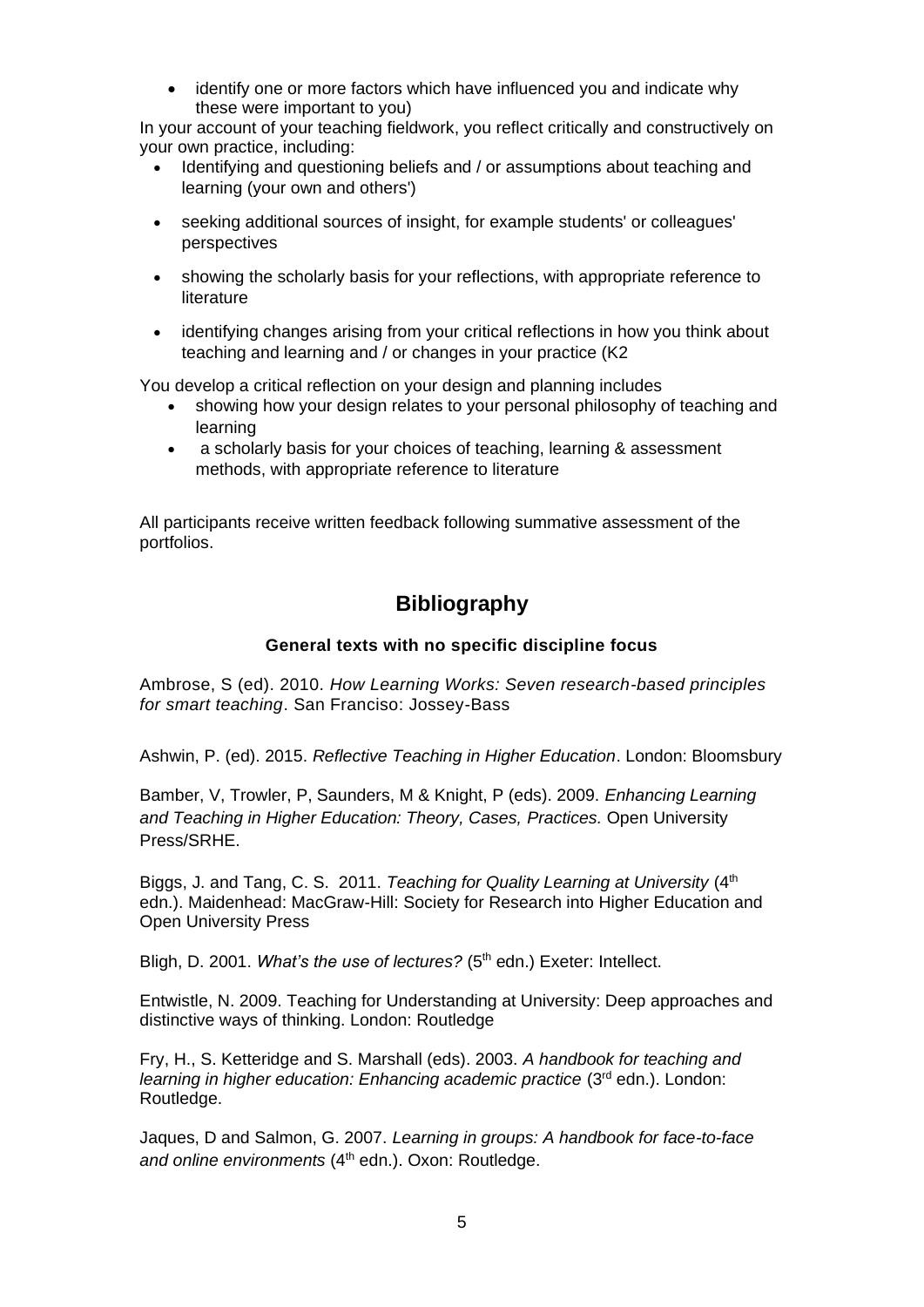Hudson, T. 2012. *Teaching What you Don't Know*. Cambridge MA: Harvard University Press

Morss, K. and R. Murray. 2005. *Teaching at University: A guide for postgraduates and researchers*. London: Sage Publications.

Pokorny, H and Warren, D. 2016. *Enhancing Teaching Practice in Higher Education*. London: Sage

Race, P. 2007. *The Lecturer's Toolkit: A practical guide to assessment, learning and teaching* (4<sup>th</sup> edn). London: Routledge

Ramsden, P. 2003. *Learning to Teach in Higher Education* (2nd edn.). Abingdon: Routledge Farmer.

Toohey, S. 1999. *Designing Courses for Higher Education*. Buckingham: SRHE and Open University Press

#### **Discipline-specific general teaching and learning texts**

Booth, A. 2003. *Teaching history at university: Enhancing learning and understanding.* London: Routledge.

Chambers, E. and M. Gregory. 2006. *Teaching and learning English literature*. London: Sage Publications.

Showalter, E. 2003. *Teaching literature*. Oxford: Blackwell.

Higgins, J. S., Maitland, G. C., Perkins, J. D., and Richardson, S. M. 1989. Identifying and Solving Problems in Engineering Design. *Studies in Higher Education* 41: 2, 169- 181.

Kahn, P. and J. Kyle (eds.) 2002. *Effective learning and teaching in mathematics and its applications*. London: Kogan Page.

## **Evaluation of teaching**

Angelo, T.A. and P.K. Cross. 1993. Classroom assessment techniques (2<sup>nd</sup> edn.). San Francisco: Jossey-Bass.

Kember, D and Ginns, P. 2012. *Evaluating Learning and Teaching: A practical handbook for colleges, universities and the scholarship of teaching*. London: Routledge.

Light, G and Cox, R. 2001. 'Evaluating: Teaching and Course Evaluation', in *Learning and Teaching in Higher Education.* (195-216). London: Paul Chapman.

McKeachie, W. J. et al. 1999. Appraising and improving your teaching, in *McKeachie's teaching tips: Strategies, research and theories for college and university teachers* (10th ed.), pp. 270-283.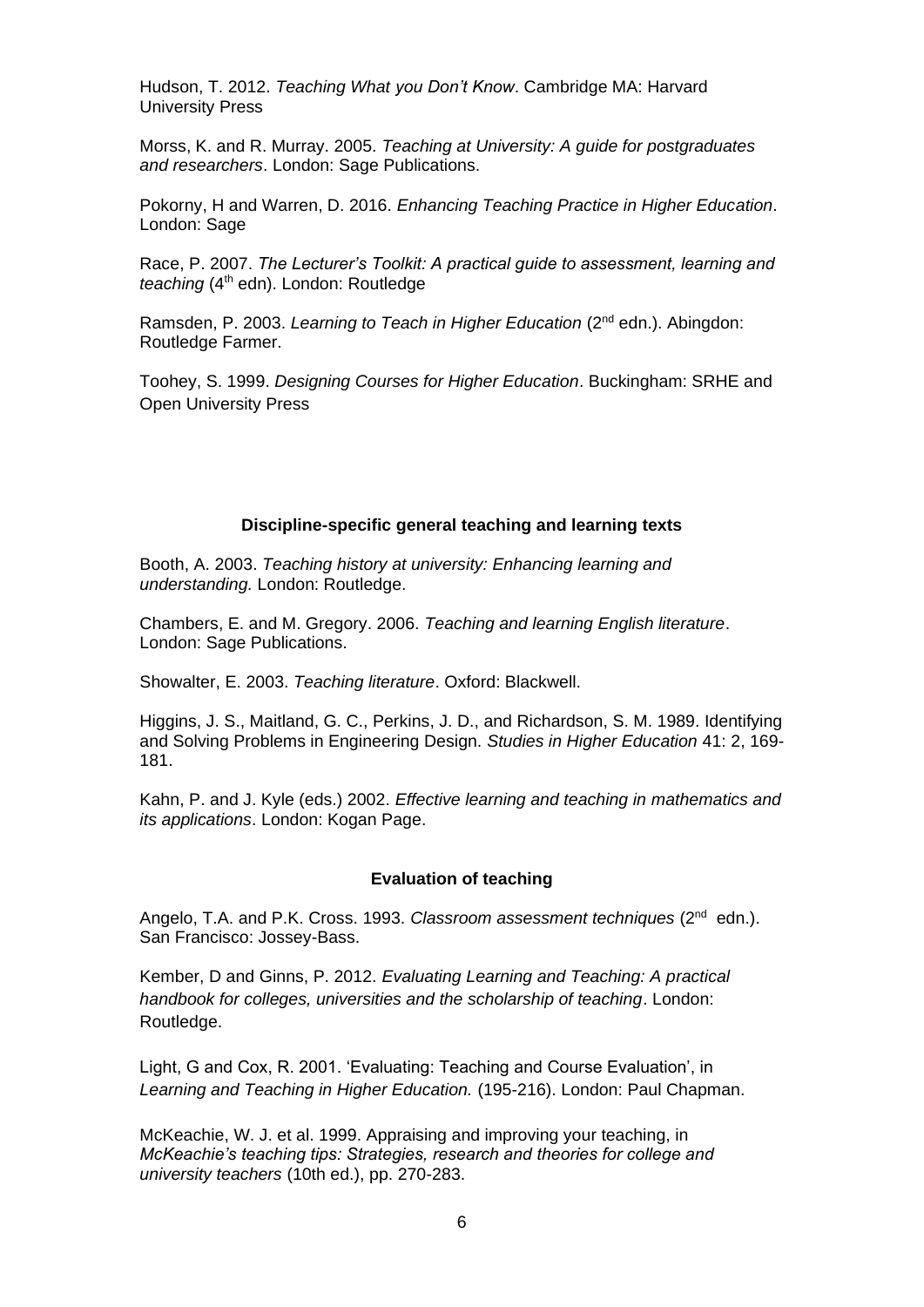### **Journals**

*Studies in Higher Education*

*Teaching in Higher Education*

## **Online resources**

Reflective Teaching in Higher Education: [http://reflectiveteaching.co.uk/books-and](http://reflectiveteaching.co.uk/books-and-resources/reflective-teaching-in-higher-education/)[resources/reflective-teaching-in-higher-education/](http://reflectiveteaching.co.uk/books-and-resources/reflective-teaching-in-higher-education/)

Tomorrow's Professor: online faculty development 100 times per year <https://tomprof.stanford.edu/>

The Higher Education Academy:<https://www.heacademy.ac.uk/>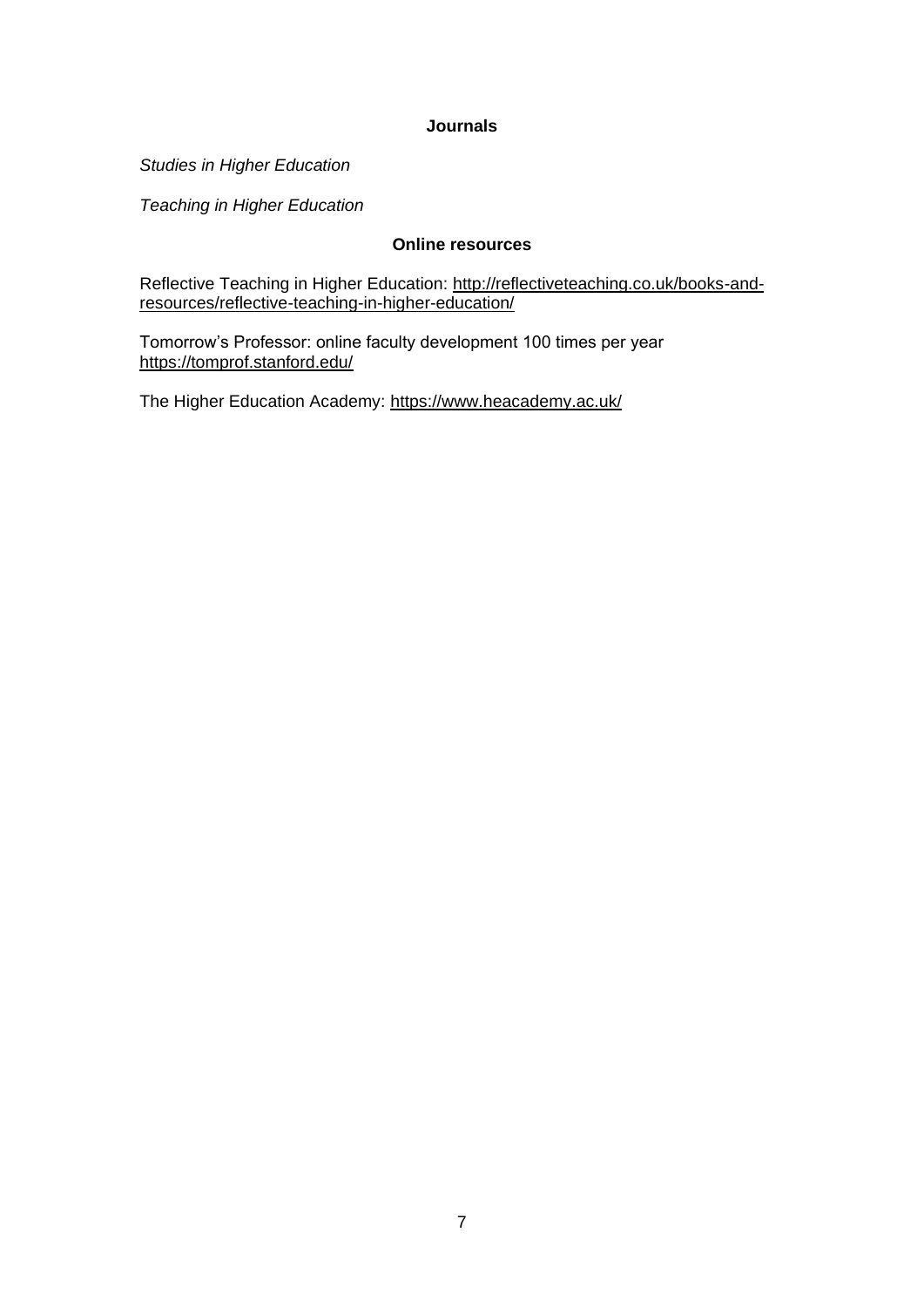| Module 1: Teaching and learning at University: developing your understanding and practice                                    |                                                                                                                                                                                                                                                                                                                                                                                                                                              |                                                                                  |  |  |
|------------------------------------------------------------------------------------------------------------------------------|----------------------------------------------------------------------------------------------------------------------------------------------------------------------------------------------------------------------------------------------------------------------------------------------------------------------------------------------------------------------------------------------------------------------------------------------|----------------------------------------------------------------------------------|--|--|
| <b>Workshop (3 hours)</b>                                                                                                    | An introduction to TAP's aims and methods, to influential theories and models of adult learning, and a start in<br>planning your own development during the programme. We will consider approaches to developing teaching<br>practice: peer observation of teaching and gaining feedback from students.<br>Preparation: reading assignments (Moodle); exercise in critical reflection                                                        | Friday 23 October 2020<br>$(2.00 - 5.00)$                                        |  |  |
| Lecturing:<br>Performance<br><b>Elective (non-</b><br>compulsory)                                                            | Elective: This workshop focuses on the practical element of delivery. It will provide you with the opportunity to<br>explore techniques for connecting emotionally and intellectually with an audience, along with overcoming<br>nerves. You will look at how to handle questions effectively and practice vocal techniques.<br>If you wish to attend one of these workshops, please book via https://www.cctl.cam.ac.uk/workshops/lecturing | During Michaelmas or Easter<br>(arranged by participants)                        |  |  |
| <b>Undergraduate</b><br><b>Supervision: An</b><br><b>Introduction</b> (formerly<br>'Effective Undergraduate<br>Supervision') | If you have not previously done so, you must complete this blended-learning course on effective practice in<br>supervising undergraduates.<br>(For dates, see the CCTL website - www.cctl.cam.ac.uk/workshops/supervising-undergraduates)                                                                                                                                                                                                    | During Michaelmas or Lent<br>(arranged by participants)                          |  |  |
|                                                                                                                              | Peer observation of teaching with a fellow TAP participant                                                                                                                                                                                                                                                                                                                                                                                   |                                                                                  |  |  |
| <b>Teaching fieldwork</b>                                                                                                    | Observation of your teaching by your TAP tutor                                                                                                                                                                                                                                                                                                                                                                                               | During Michaelmas or Lent<br>(arranged by participants,<br>depending on teaching |  |  |
|                                                                                                                              | Design, implement and critically reflect on an investigation into an aspect of teaching and learning                                                                                                                                                                                                                                                                                                                                         | commitments)                                                                     |  |  |
|                                                                                                                              |                                                                                                                                                                                                                                                                                                                                                                                                                                              |                                                                                  |  |  |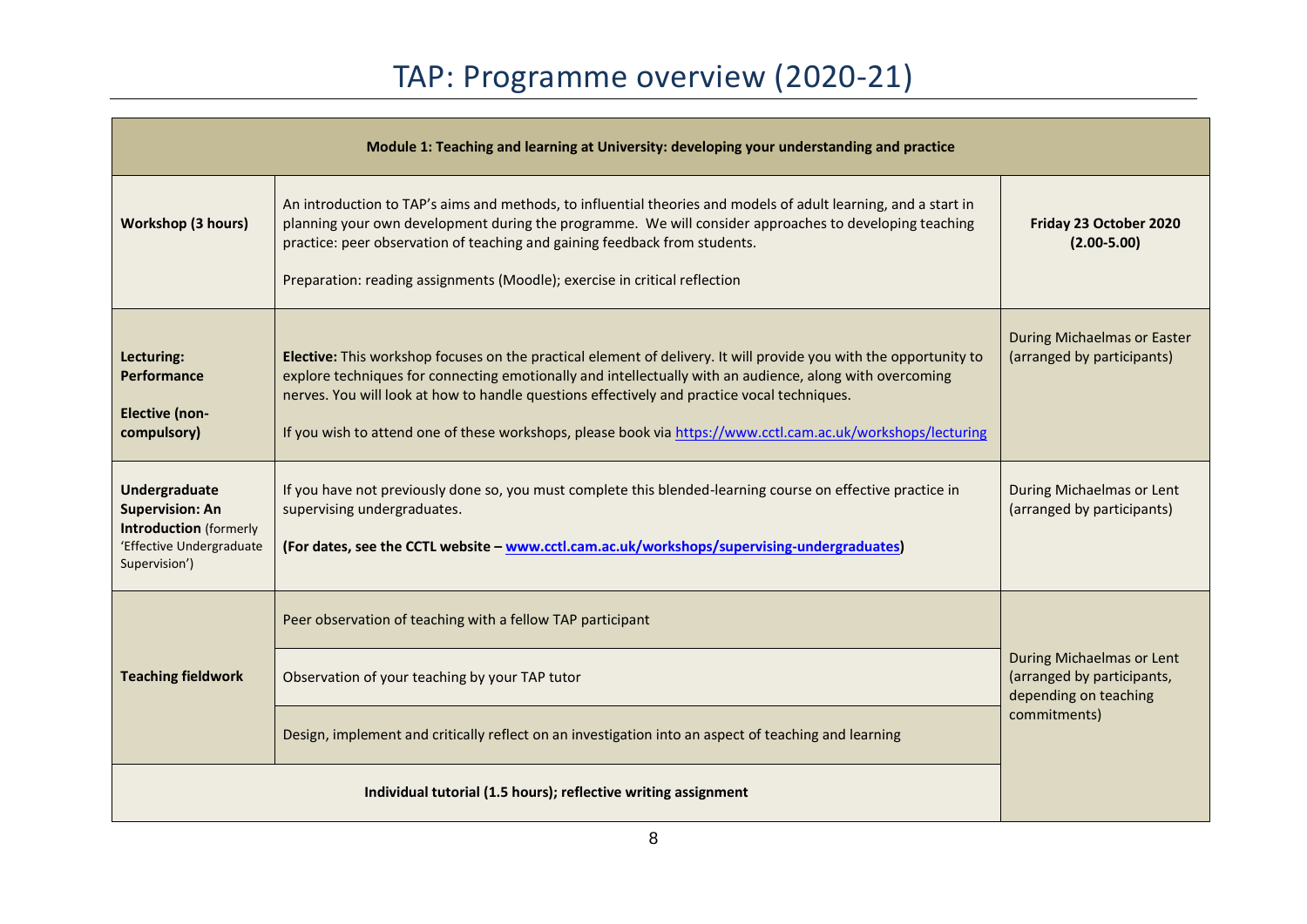| Module 2: Developing your teaching philosophy        |                                                                                                                                                                                                                                                                                                                                                                                                                                                                                                                   |                                                                                  |  |  |
|------------------------------------------------------|-------------------------------------------------------------------------------------------------------------------------------------------------------------------------------------------------------------------------------------------------------------------------------------------------------------------------------------------------------------------------------------------------------------------------------------------------------------------------------------------------------------------|----------------------------------------------------------------------------------|--|--|
| <b>Workshop (3 hours)</b>                            | Working in small groups, an opportunity to gain constructive feedback on your draft 'teaching philosophy' and<br>to learn from discussion with peers.<br>Preparation: reading assignment; draft a teaching philosophy; prepare critical reflection on your own draft and<br>on drafts of TAP peers.                                                                                                                                                                                                               | Friday 5 February 2021<br>$(2:00-5:00)$                                          |  |  |
| <b>Lecturing: Practical</b>                          | In small-group streams, you will deliver a ten-minute lecture; you must prepare this mini-lecture beforehand.<br>Your mini-lecture will be filmed and will be made available to watch at your convenience. Constructive<br>feedback and discussion are facilitated by a tutor.<br>(Dates will be released after the programme commences)                                                                                                                                                                          | Lent Term (range of dates)<br>Dates expected to range:<br>10 Mar - 23 April 2021 |  |  |
|                                                      | <b>Module 3: Approaches to course design</b>                                                                                                                                                                                                                                                                                                                                                                                                                                                                      |                                                                                  |  |  |
| <b>Workshop (3 hours)</b>                            | An opportunity for you to work with two or three other TAP participants to give and receive constructive<br>critiques of your draft approaches to designing a course. We will also consider the place of teaching in<br>individual career development, and any final questions relating to completing your portfolio and the assessment<br>process.<br>Preparation: reading assignment; design a teaching session or course outline; prepare critical reflection on your<br>own draft and on drafts of TAP peers. | Friday 21 May 2021<br>$(2:00-5:00)$                                              |  |  |
| Portfolio: 4,000 words (+/-10%), Friday 16 July 2021 |                                                                                                                                                                                                                                                                                                                                                                                                                                                                                                                   |                                                                                  |  |  |